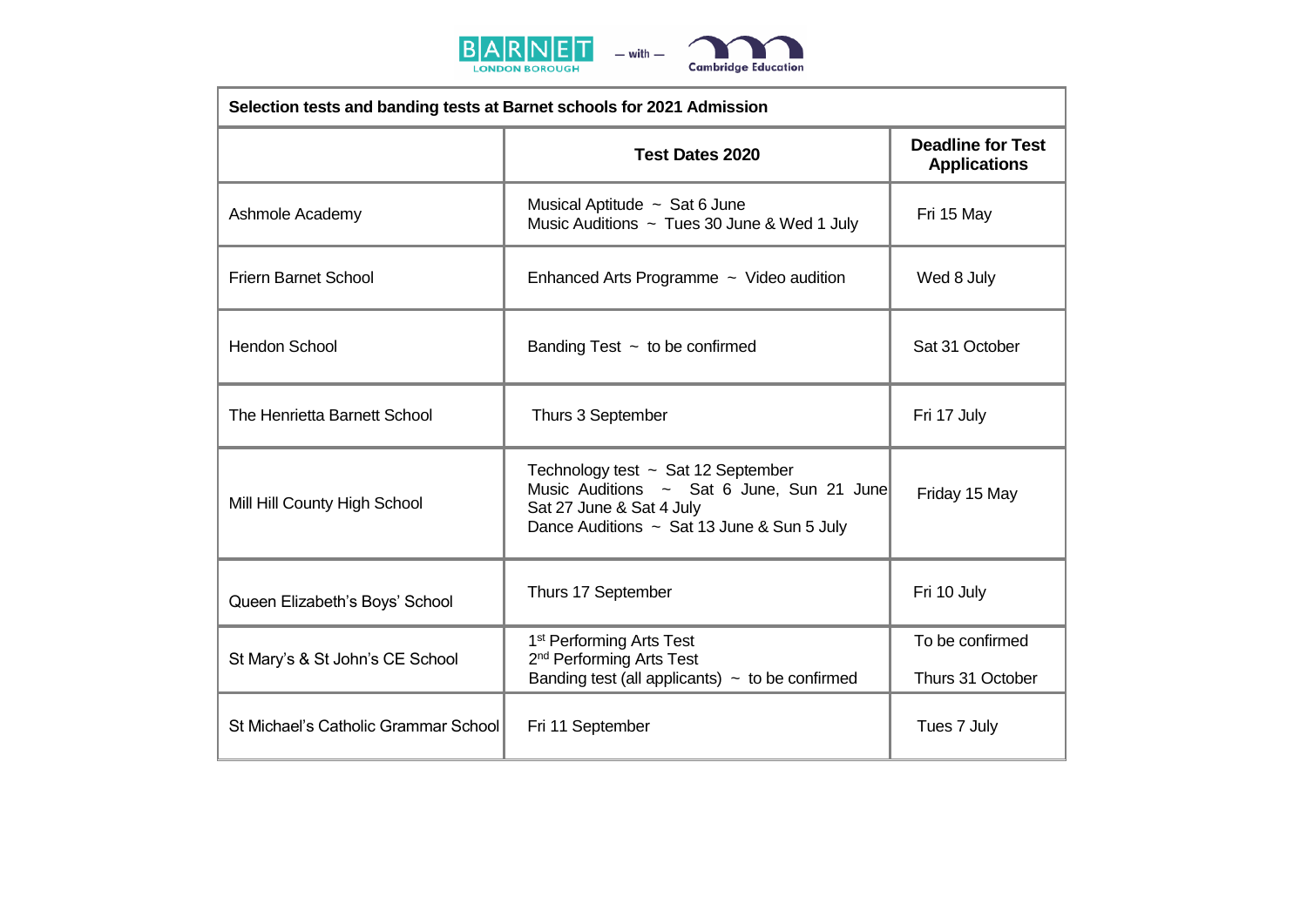

| Selection tests at schools in neighbouring local authorities |                                                                                                                                                     |                                                 |  |  |
|--------------------------------------------------------------|-----------------------------------------------------------------------------------------------------------------------------------------------------|-------------------------------------------------|--|--|
|                                                              | Test Dates 2020                                                                                                                                     | <b>Deadline for Test</b><br><b>Applications</b> |  |  |
| Dame Alice Owen's School (Herts)                             | Entrance Exam Part $1 \sim$ Tues 1 September<br>Entrance Exam Part 2 ~ Sat 26 September<br>Musical Aptitude 1 <sup>st</sup> round ~ Wed 2 September | Thurs 18 June                                   |  |  |
| The Latymer School (Enfield)                                 | Sat 5 September and Sun 6 September                                                                                                                 | Fri 3 July                                      |  |  |